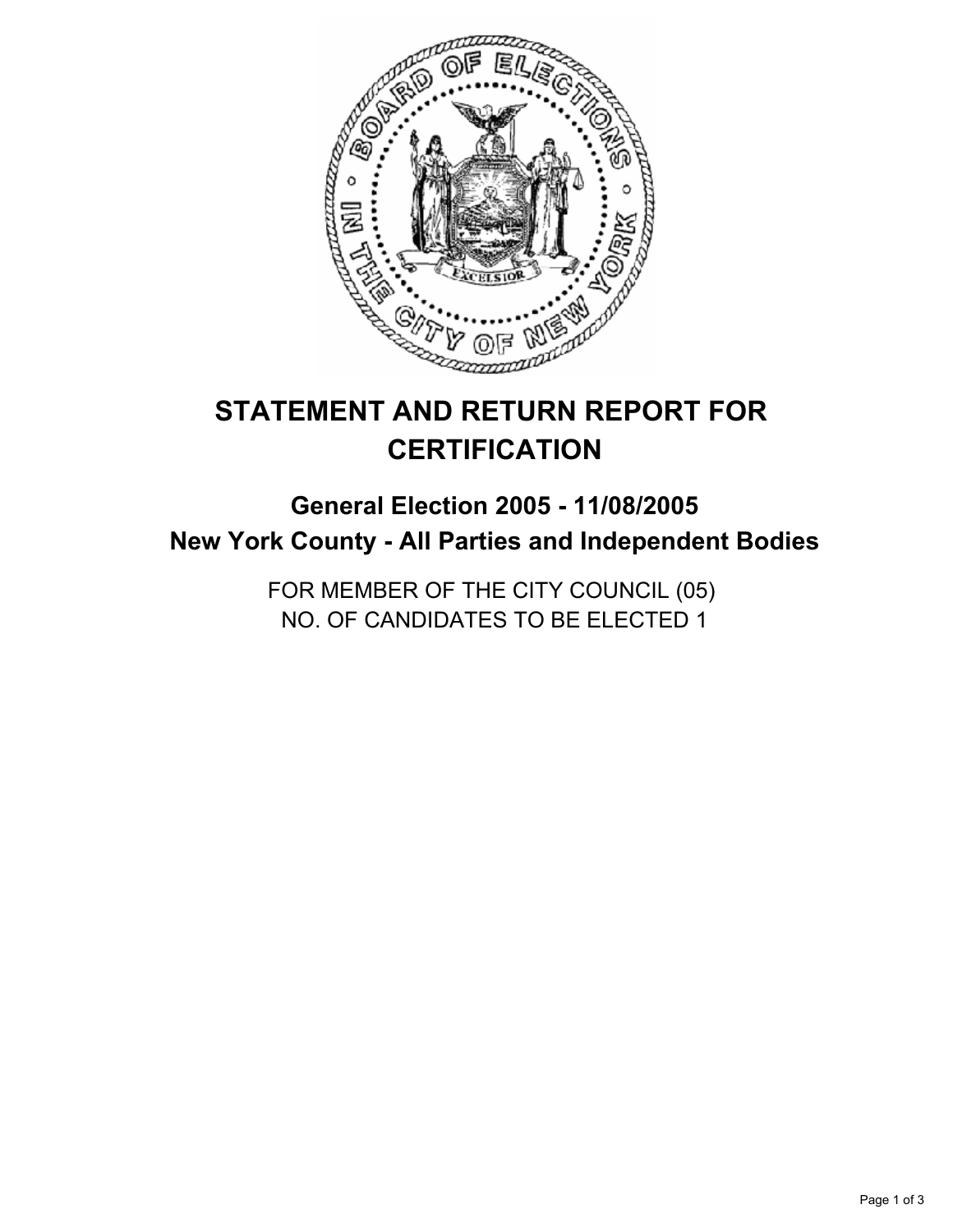

## **ASSEMBLY DISTRICT 65**

| <b>PUBLIC COUNTER</b>                 | 26,801 |
|---------------------------------------|--------|
| <b>EMERGENCY</b>                      | 93     |
| ABSENTEE/MILITARY                     | 637    |
| AFFIDAVIT                             | 499    |
| <b>TOTAL BALLOTS</b>                  | 28,030 |
| JOEL M ZINBERG (REPUBLICAN\LIBERAL)   | 7,696  |
| <b>JESSICA S. LAPPIN (DEMOCRATIC)</b> | 16,210 |
| JOEL M ZINBERG (INDEPENDENCE)         | 791    |
| JESSICA S. LAPPIN (WORKING FAMILIES)  | 813    |
| DAN QUART (WRITE-IN)                  |        |
| LEYLAND STURM (WRITE-IN)              |        |
| <b>TOTAL VOTES</b>                    | 25,512 |
| <b>UNRECORDED</b>                     | 2.518  |

#### **ASSEMBLY DISTRICT 73**

| PUBLIC COUNTER                       | 10,852 |
|--------------------------------------|--------|
| <b>EMERGENCY</b>                     | 8      |
| ABSENTEE/MILITARY                    | 270    |
| AFFIDAVIT                            | 155    |
| <b>TOTAL BALLOTS</b>                 | 11,285 |
| JOEL M ZINBERG (REPUBLICAN\LIBERAL)  | 3,713  |
| JESSICA S. LAPPIN (DEMOCRATIC)       | 5,934  |
| JOEL M ZINBERG (INDEPENDENCE)        | 294    |
| JESSICA S. LAPPIN (WORKING FAMILIES) | 221    |
| <b>TOTAL VOTES</b>                   | 10,162 |
| <b>UNRECORDED</b>                    | 1.123  |